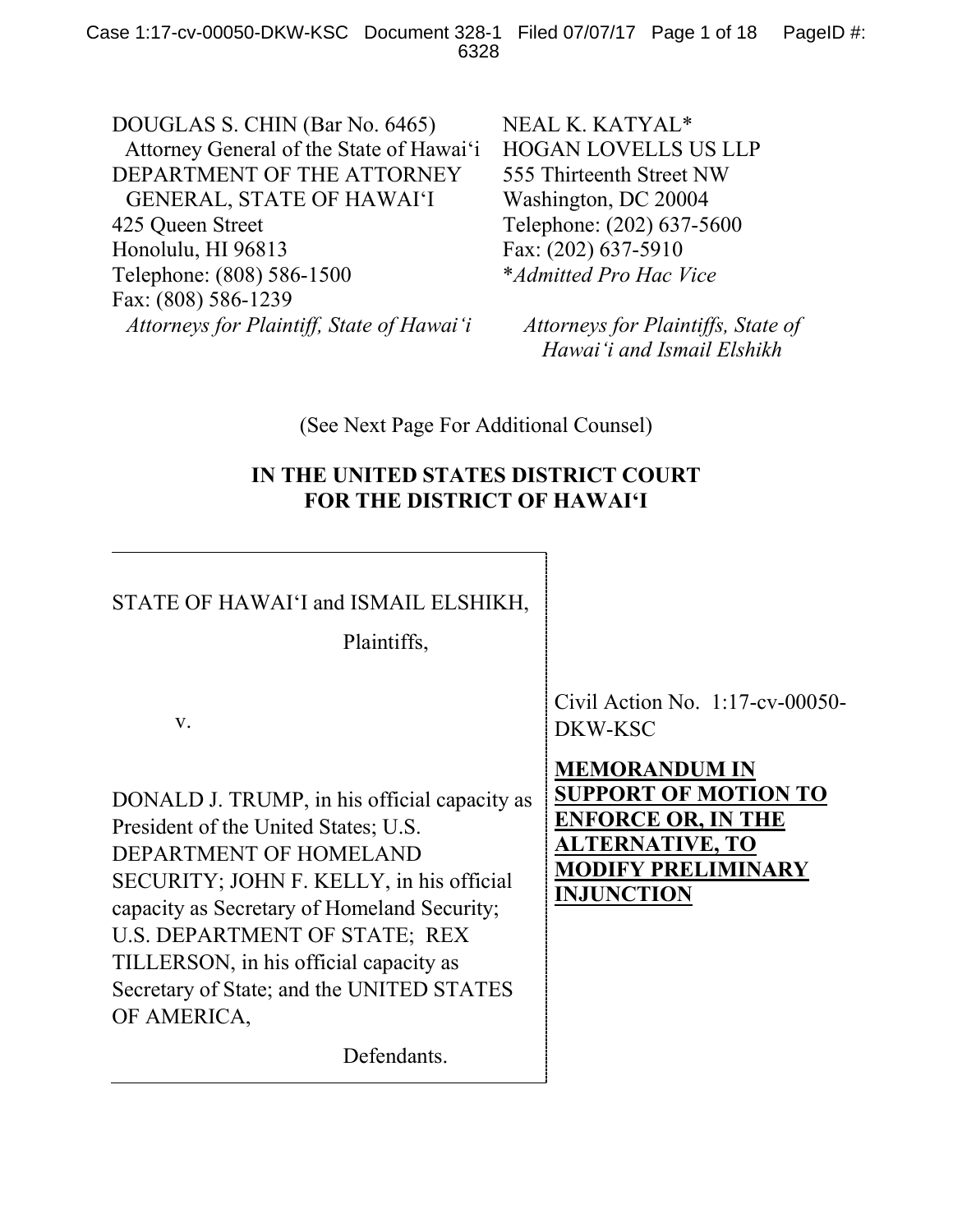### **ADDITIONAL COUNSEL**

CLYDE J. WADSWORTH (Bar No. 8495) Solicitor General of the State of Hawai'i DEIRDRE MARIE-IHA (Bar No. 7923) DONNA H. KALAMA (Bar No. 6051) KIMBERLY T. GUIDRY (Bar No. 7813) ROBERT T. NAKATSUJI (Bar No. 6743) Deputy Attorneys General DEPARTMENT OF THE ATTORNEY GENERAL, STATE OF HAWAI'I 425 Queen Street Honolulu, HI 96813 Telephone: (808) 586-1500 Fax: (808) 586-1239 Email: deirdre.marie-iha@hawaii.gov

*Attorneys for Plaintiff, State of Hawai'i*

COLLEEN ROH SINZDAK\* MITCHELL P. REICH\* ELIZABETH HAGERTY\* HOGAN LOVELLS US LLP 555 Thirteenth Street NW Washington, DC 20004 Telephone: (202) 637-5600 Fax: (202) 637-5910 Email: neal.katyal@hoganlovells.com

THOMAS P. SCHMIDT\* HOGAN LOVELLS US LLP 875 Third Avenue New York, NY 10022 Telephone: (212) 918-3000 Fax: (212) 918-3100

SARA SOLOW\* ALEXANDER B. BOWERMAN\* HOGAN LOVELLS US LLP 1835 Market St., 29th Floor Philadelphia, PA 19103 Telephone: (267) 675-4600 Fax: (267) 675-4601

*\*Admitted Pro Hac Vice*

*Attorneys for Plaintiffs, State of Hawai'i and Ismail Elshikh*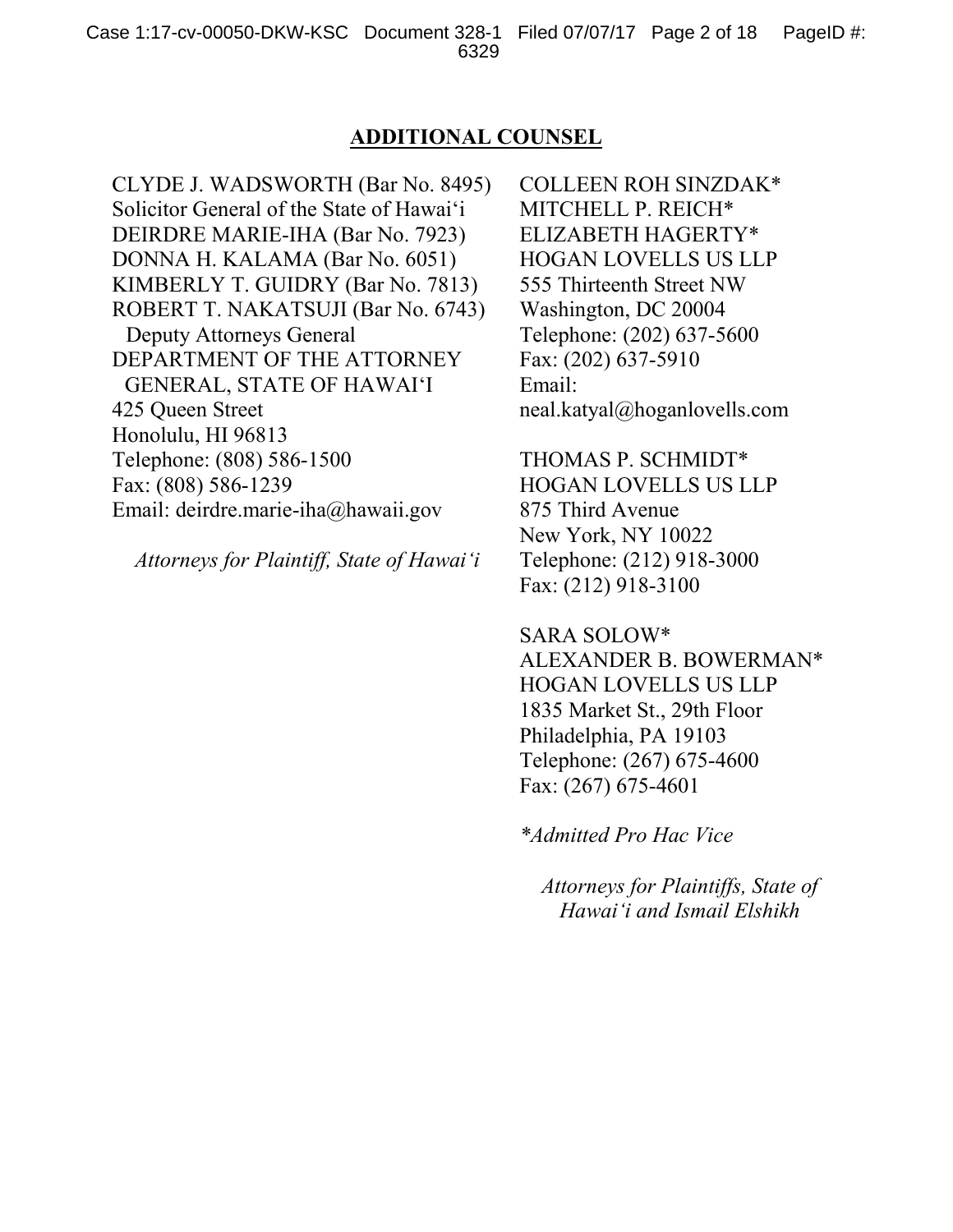### **INTRODUCTION**

Just over three months ago, this Court issued an injunction that prevented untold harms that would otherwise have been inflicted by an unconstitutional and unlawful Executive Order. The Supreme Court stayed that injunction in part, blocking its enforcement as to aliens with no connection to the United States. But it left in place the core of the Court's injunction, and so preserved the rights of Plaintiffs and the American public. One week ago, when the Government announced plans to violate that injunction—by excluding vast numbers of aliens with "bona fide relationships" to U.S. persons and entities—the State of Hawaii and Dr. Elshikh immediately sought to vindicate their rights and those of their fellow citizens.

This Court found that it lacked authority to grant the particular relief Plaintiffs requested: a motion to clarify. But the Ninth Circuit has stated that there is an alternative, viable route for this Court to prevent these brazen violations of its order. This Court, it explained, "*does* possess \* \* \* the authority to enjoin against \* \* \* a party's violation of the Supreme Court's order placing effective limitations on the scope of the district court's preliminary injunction." Dkt. 327, at 3.

Plaintiffs respectfully request that this Court follow the path the Ninth Circuit laid out. It should enjoin the Government's bald attempts to thwart the Supreme Court's and this Court's will. In the alternative, Plaintiffs respectfully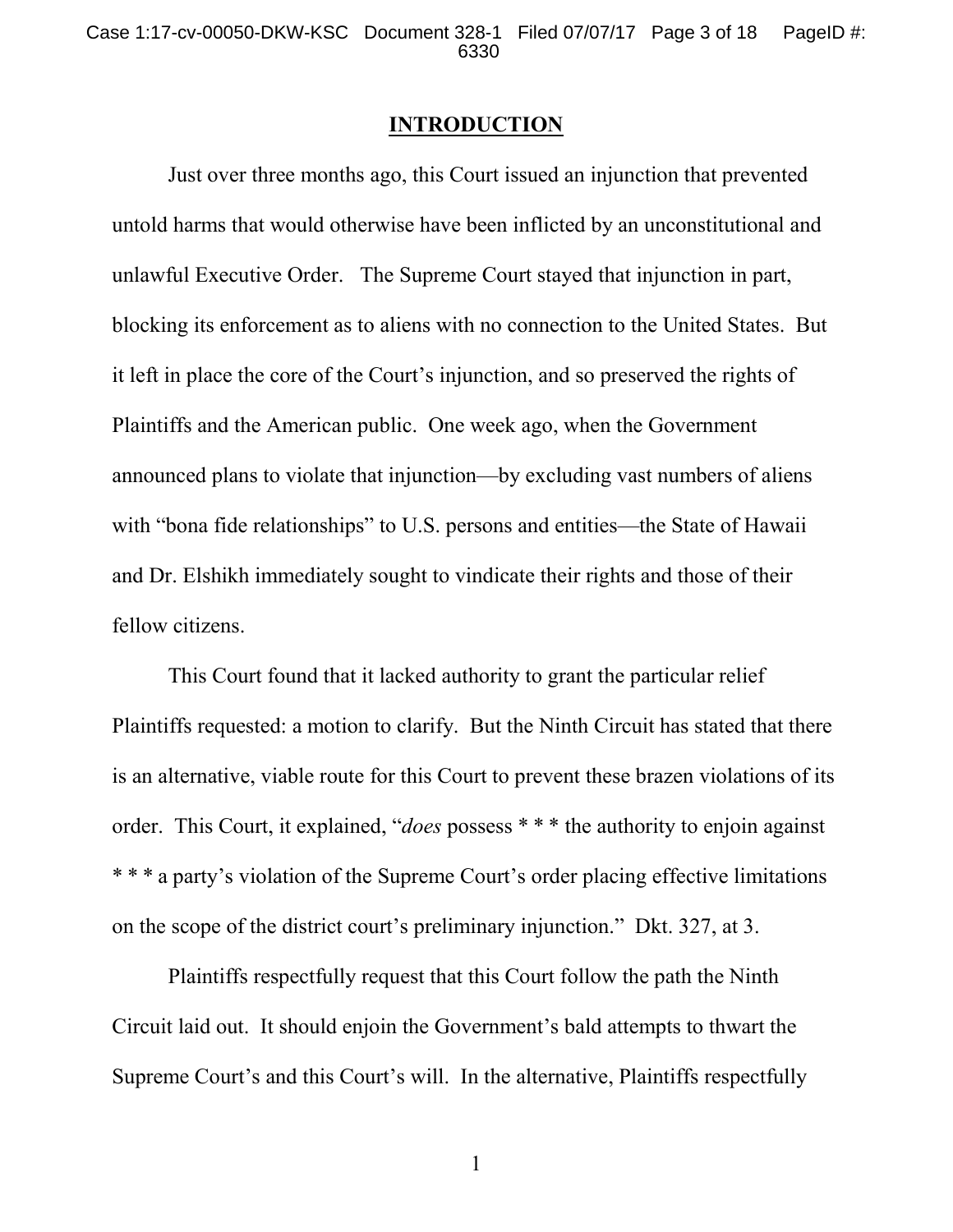request that this Court modify its injunction to make clear that the Government's current course of conduct is unlawful. One thing is clear: This Court should not permit the Government to flout its directives at the expense of countless Americans and their loved ones, and it possesses the authority to prevent the Government from so doing.

#### **BACKGROUND**

On March 29, 2017, this Court issued a preliminary injunction prohibiting the Defendants "from enforcing or implementing Sections 2 and 6 of the Executive Order across the Nation." Dkt. 270, at 23. After the Ninth Circuit largely affirmed that injunction, *see Hawaii* v. *Trump*, No. 17-15589, slip op. at 78 (9th Cir. June 12, 2017) (per curiam), the Supreme Court granted a partial stay of the injunction. The Supreme Court approved of the way this Court balanced the equities with respect to "people or entities in the United States who have relationships with foreign nationals abroad." *Trump* v. *Int'l Refugee Assistance Project* ("*IRAP*"), Nos. 16-1436 and 16-1540, slip op. at 11, 13 (U.S. June 26, 2017) (per curiam). It held, however, that the equities "do not balance in the same way" with respect to the admission of "foreign nationals abroad who have no connection to the United States." *Id.* at 11. "In practical terms, this means that §2(c) *may not be enforced* against foreign nationals who have a credible claim of a bona fide relationship with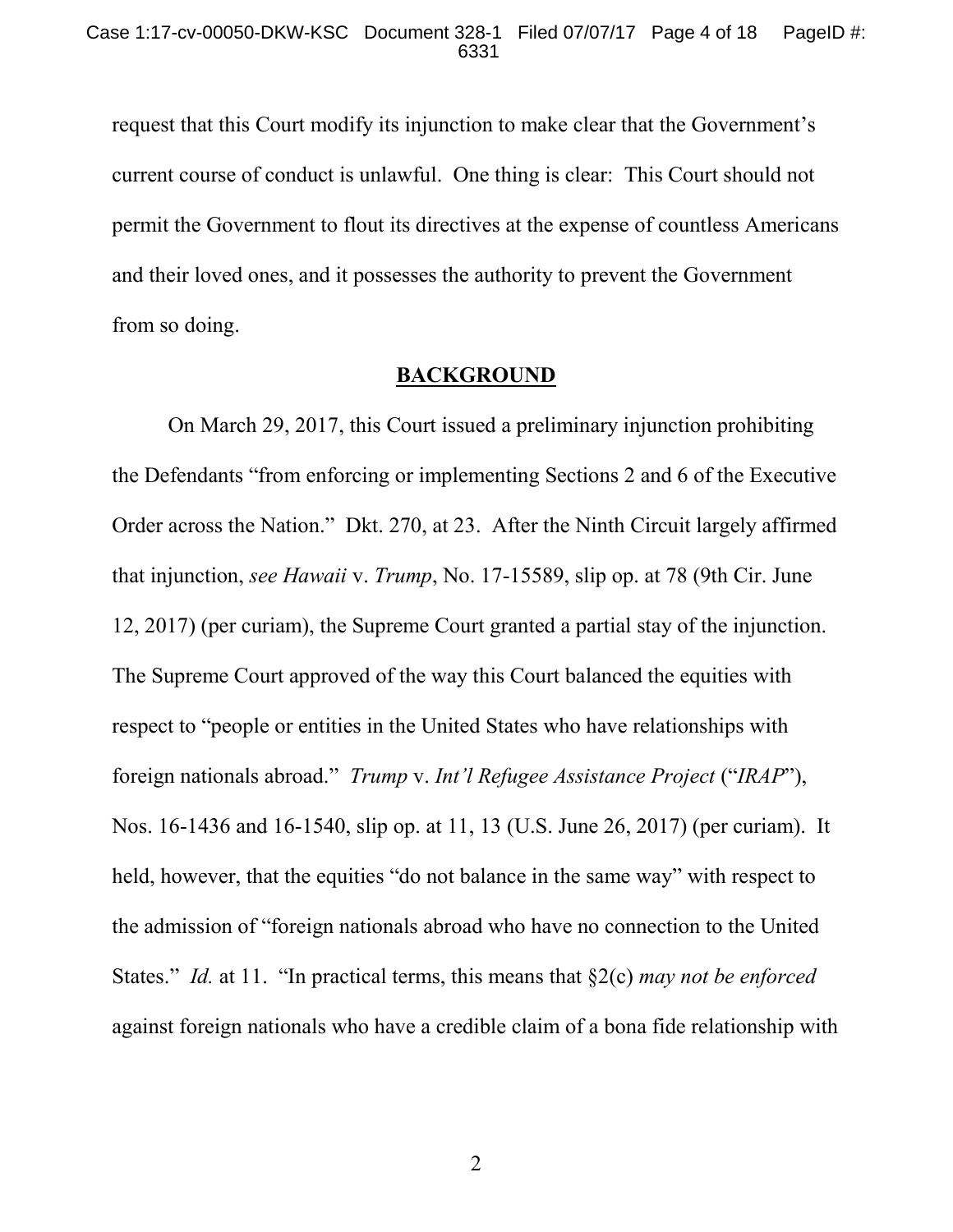#### Case 1:17-cv-00050-DKW-KSC Document 328-1 Filed 07/07/17 Page 5 of 18 PageID #: 6332

a person or entity in the United States." *Id*. at 12 (emphasis added). The same standard applies with respect to refugee admissions. *Id.* at 13.

Three days later—hours before the Government began implementing its travel ban—Plaintiffs moved this Court to clarify the preliminary injunction in light of the Supreme Court's ruling. This Court denied the motion. "[I]t is evident," this Court stated, "that the parties quarrel over the meaning and intent of words and phrases authored not by this Court, but by the Supreme Court." Dkt. 322, at 2. Accordingly, it held that "clarification should be sought" in the Supreme Court in the first instance. *Id*. at 5.

Plaintiffs appealed to the Ninth Circuit, and filed an emergency motion for an injunction pending appeal. The Ninth Circuit dismissed the appeal for lack of jurisdiction, explaining that this Court's order was not immediately appealable. The Ninth Circuit "note[d]," however, "that although the district court may not have authority to *clarify* an order of the Supreme Court, it does possess the ability to interpret and enforce the Supreme Court's order, as well as the authority to enjoin against, for example, a party's violation of the Supreme Court's order placing effective limitations on the scope of the district court's preliminary injunction." Dkt. 327, at 3.

#### **ARGUMENT**

Although the Ninth Circuit did not disturb this Court's conclusion that it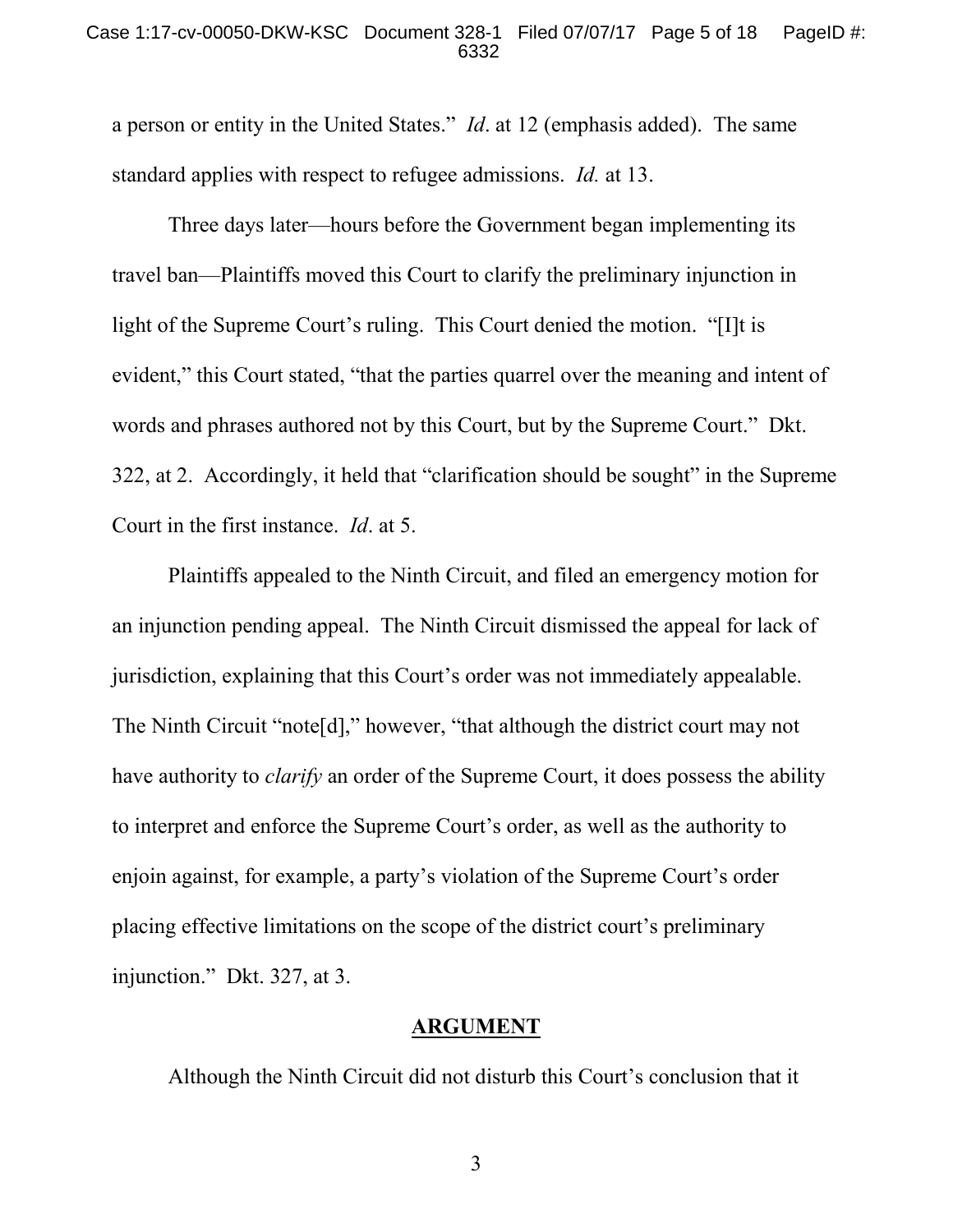could not grant Plaintiffs' motion to clarify, it held this Court *could* "enjoin against \* \* \* a party's violation of the Supreme Court's order." *Id.* Plaintiffs now seek that very relief. They have filed a motion to enforce this Court's injunction as narrowed by the Supreme Court, or—in the alternative—to modify the injunction to specify that it prohibits the Government's brazen violations of the Supreme Court's directive. Both forms of relief are within this Court's power to award, and Plaintiffs respectfully ask that this Court act swiftly to vindicate its injunction and halt the Government's campaign of unlawful conduct.

## **I. This Court May Enforce Its Injunction Or, In The Alternative, Modify The Injunction To Enjoin The Government's Unlawful Guidance.**

"[D]istrict courts have continuing jurisdiction to enforce their injunctions." *Crawford* v. *Honig*, 37 F.3d 485, 488 (9th Cir. 1994); *cf. Courthouse News Service* v. *Planet*, 750 F.3d 776, 792 (9th Cir. 2014) ("Any plaintiff who obtains equitable relief \* \* \* enforcing his constitutional rights against a state official may need to return to court to ensure compliance with the judgment.").

Accordingly, where a party discovers that the defendant is engaging in conduct that the injunction prohibits, he may move the district court to issue an order barring that forbidden conduct. *See, e.g.*, *Armstrong* v. *Brown*, 857 F. Supp. 2d 919, 951 (N.D. Cal. 2012); *see also Salazar* v. *Buono*, 559 U.S. 700, 712 (2010) ("A party that obtains a judgment in its favor acquires a 'judicially cognizable' interest in ensuring compliance with that judgment."). And if the district court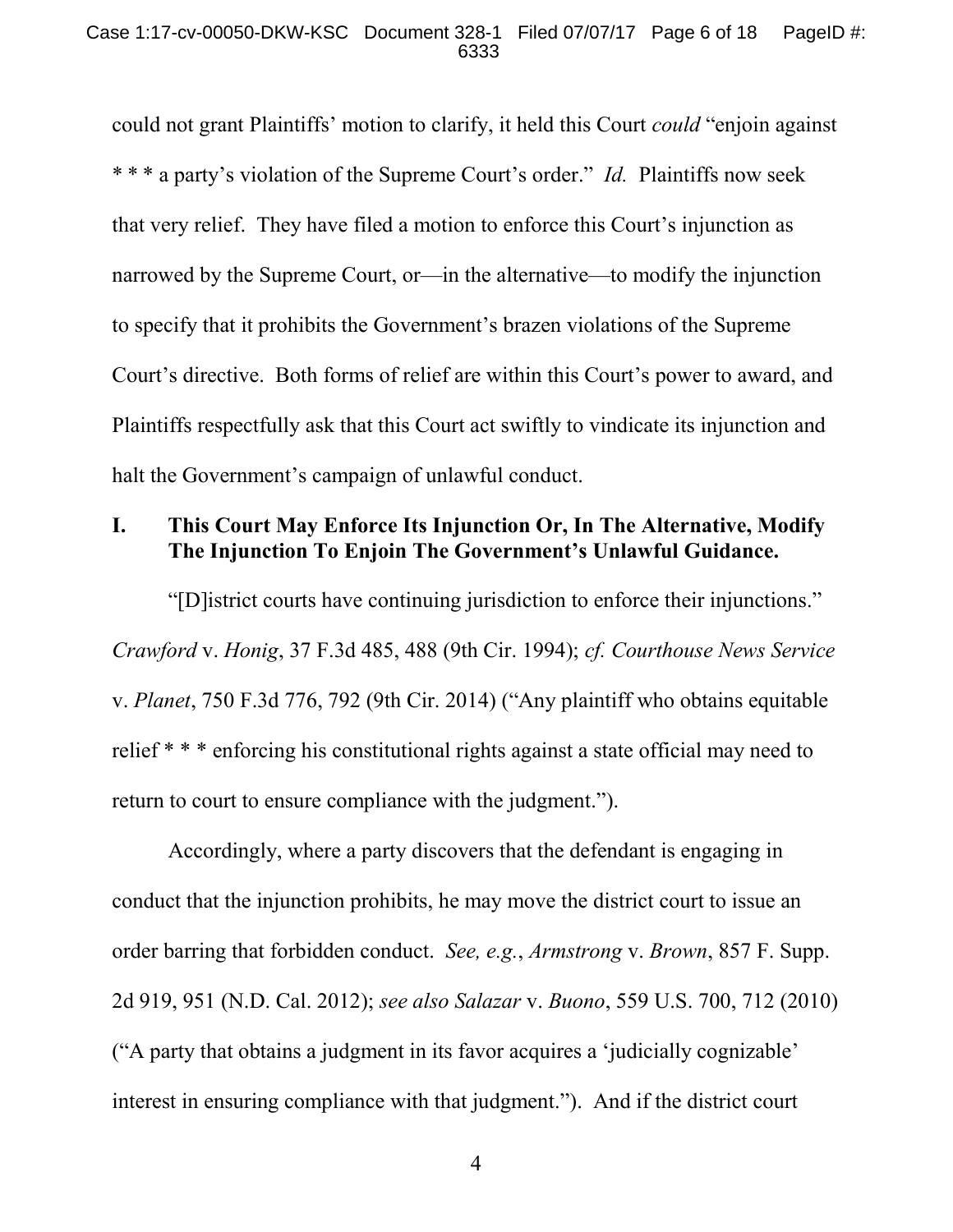determines that a violation is occurring, it is *required* to grant the relief necessary to prevent the infringement of its injunction. *See McComb v. Jacksonville Paper Co.*, 336 U.S. 187, 194 (1949); *Inst. of Cetacean Research v. Sea Shepherd Conservation Soc'y*, 774 F.3d 935, 954 (9th Cir. 2014). An injunction affords the prevailing party a "right[]" to its enforcement, and the district court must take actions necessary to "vindicat[e]" that right. *Salazar*, 559 U.S. at 712-713.

In March, this Court issued an injunction barring enforcement of Sections 2(c), 6(a), and 6(b) in their entirety. The Supreme Court later "plac[ed] effective limitations on [that injunction's] scope" by staying its enforcement as to aliens with no connection to U.S. persons or entities. Dkt. 327, at 3. But Plaintiffs retain their right to enforcement of the non-stayed part of the injunction—that is, they still have a right to ensure that the Government does *not* enforce the Order against aliens who have a "bona fide relationship" with a U.S. person or entity. Slip Op. at 12. Because the Government has already begun to implement the Order in accordance with guidance that violates that right, Plaintiffs are entitled to the relief necessary to prevent the violation.

In the course of issuing that relief, this Court of necessity must interpret the scope of the Supreme Court's order. But as the Ninth Circuit made clear, this Court "*does* possess the ability to interpret and enforce the Supreme Court's order" and to "enjoin against \* \* \* a party's violations of the Supreme Court's order."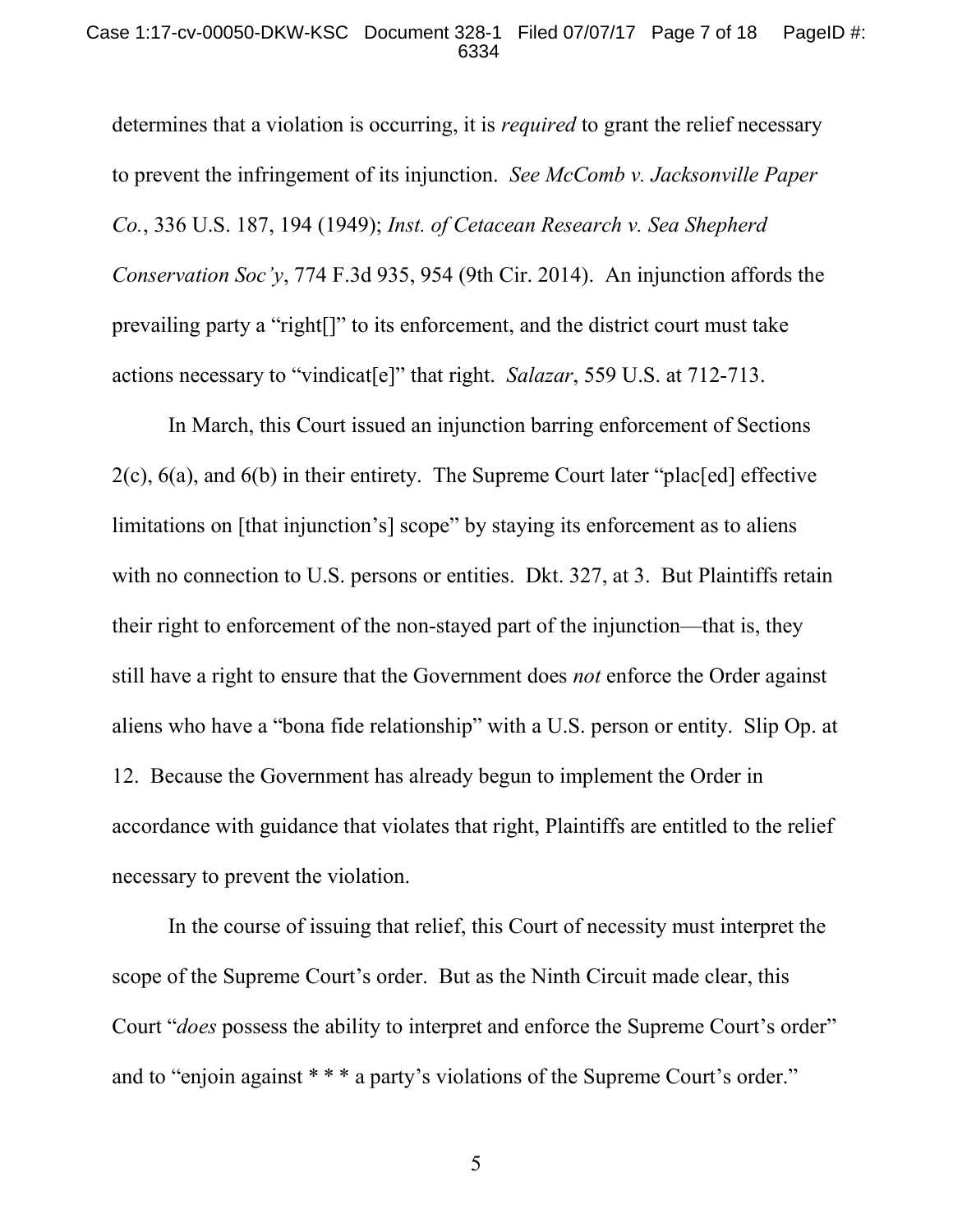Dkt. 327, at 3 (emphasis added); *see Daniel B.* v. *O'Bannon*, 588 F. Supp. 1095, 1102 (E.D. Pa. 1984) (explaining that a district court narrowly construed the terms of the Supreme Court's stay in enforcing its injunction on remand, and the Supreme Court "declined to disturb [the district court's] interpretation of its stay"). In order to vindicate Plaintiffs' rights in the existing injunction, this Court has the obligation to determine whether the Government has exceeded the boundaries of the Supreme Court's stay. If the Court determines that it has, it must issue the relief necessary to bring the Government back into compliance.

In the alternative, this Court has the authority to modify its injunction to preserve the appropriate balance of the equities. The Court has "wide discretion" to modify an injunction, which "often requires continuing supervision by the issuing court and always a continuing willingness to apply its powers and processes on behalf of the party who obtained that equitable relief." *System Federation No. 91* v. *Wright,* 364 U.S. 642, 647 (1961); *see also, e.g.*, *Taheny* v. *Wells Fargo Bank, N.A.*, No. CIV. S-10-2123 LKK, 2011 WL 864678, at \*1 (E.D. Cal. Mar. 10, 2011). Changed circumstances or new facts may warrant modification, *A&M Records, Inc.* v. *Napster, Inc.*, 284 F.3d 1091, 1098 (9th Cir. 2002), as may an intervening judicial decision, *Toussaint* v. *McCarthy*, 801 F.2d 1080, 1090 (9th Cir. 1986). Modification is also appropriate when necessary to "achieve the purposes" of the original injunction. *United States* v. *United Shoe*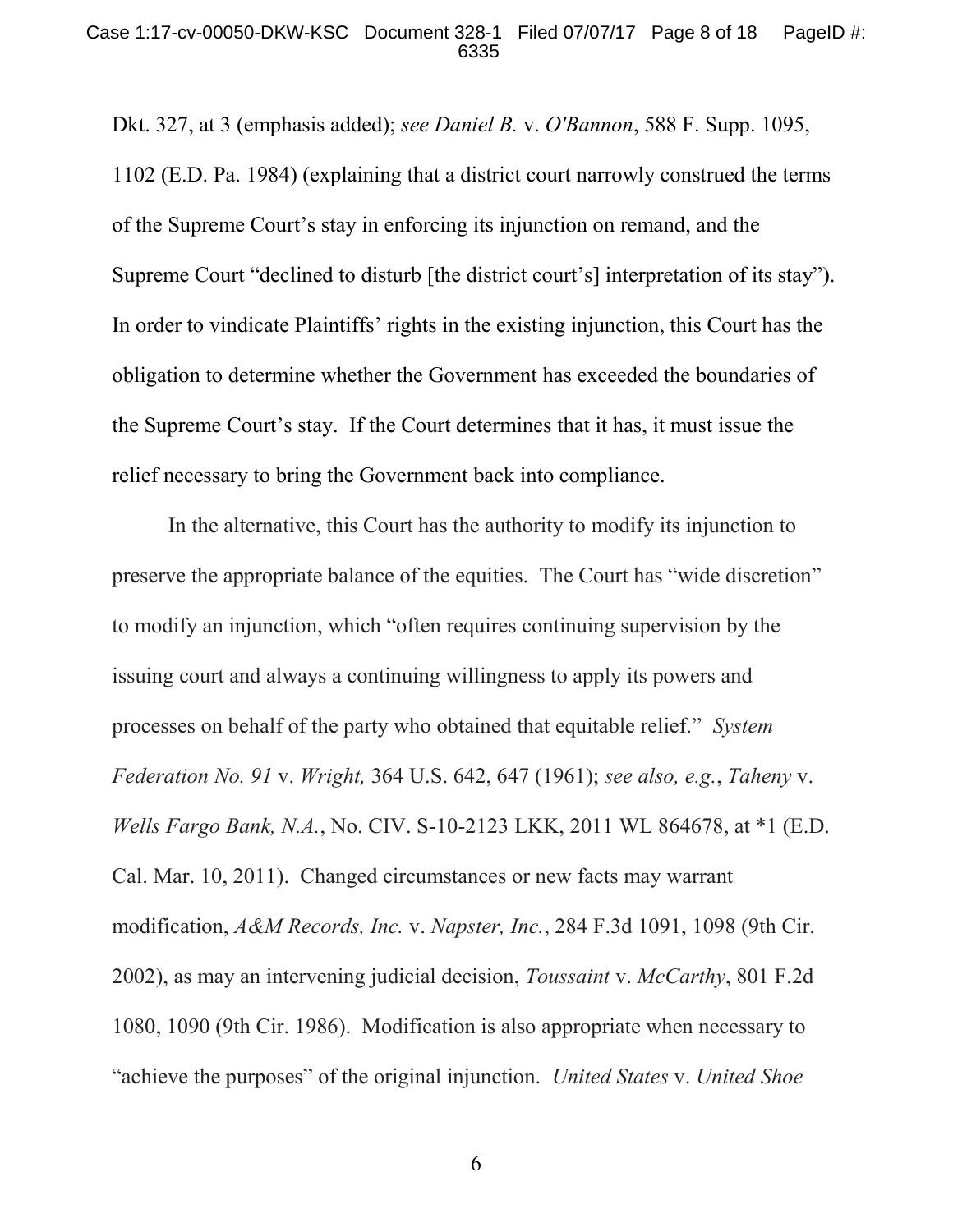#### Case 1:17-cv-00050-DKW-KSC Document 328-1 Filed 07/07/17 Page 9 of 18 PageID #: 6336

*Mach. Corp.*, 391 U.S. 244, 249 (1968). And a modification may be appropriate to ensure that the injunction "state[s] its terms specifically" and "describe[s] in reasonable detail \* \* \* the act or acts restrained or required." Fed. R. Civ. P. 65(d).

Under these principles, it is appropriate for this Court to modify its injunction to add specific terms precluding the Government from implementing the bans to exclude numerous people with a "credible claim of a bona fide relationship with a person or entity in the United States." Slip Op. 12. Because—as set out below—the Government has now made clear the unlawful path it intends to pursue, the Court should foreclose that pathway. *Columbia Pictures Industries, Inc.* v. *Fung*, 710 F.3d 1020, 1048 (9th Cir. 2013) (because "the district court has jurisdiction to enforce the injunction, [plaintiff] can request modification in the future to add, upon competent proof, specific other terms as well").

## **II. The Government's Guidance Flouts the Terms of the Preliminary Injunction That Remains In Place.**

Regardless of which form of relief the Court grants, the result is the same. As "partially limit[ed]" by "the Supreme Court's order," this Court's injunction prohibits the Government from excluding aliens who have "a bona fide relationship with an individual or entity in the United States." Slip Op. at 12. The Government cannot categorically exclude grandparents, nieces, or refugees with extensive ties to this country; and its ongoing efforts to do so should be enjoined.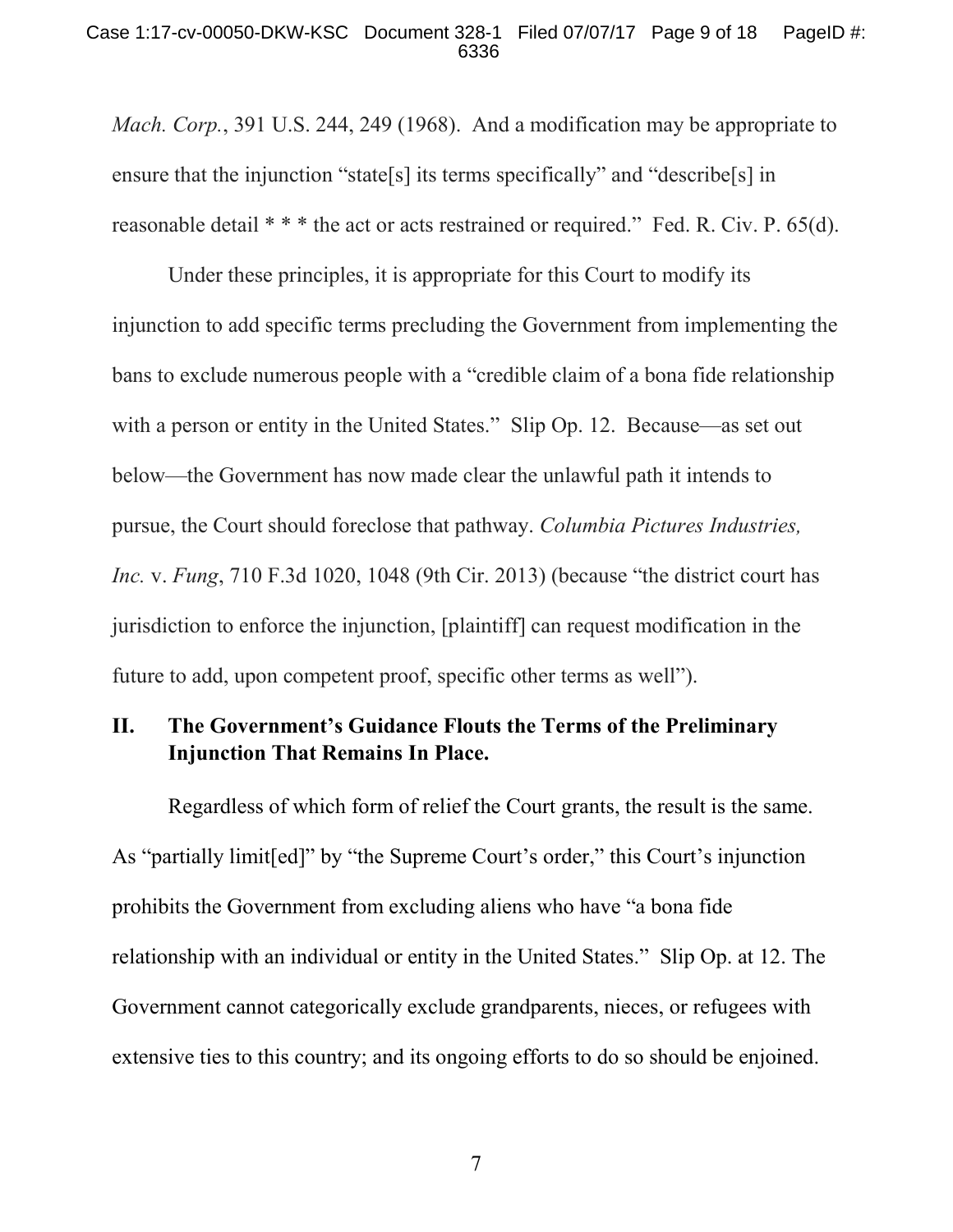# **A. The Injunction Bars the Government from Applying Sections 2(c), 6(a), and 6(b) to Exclude the Grandparents, Grandchildren, Brothers-in-Law, Sisters-in-Law, Aunts, Uncles, Nieces, Nephews, and Cousins of Persons in the United States.**

As Plaintiffs have explained, the Government has instructed its agencies that "grandparents, grandchildren, aunts, uncles, nieces, nephews, cousins, brothers-inlaw, and sisters-in-law" of U.S. persons may be excluded under the President's order. *See* Katyal Decl. Ex. A ¶ 11, Ex. B, Ex. C. Each of these relationships, however, is closely comparable to the relationship between Dr. Elshikh and his mother-in-law—a relationship that the Supreme Court said "clearly" qualified as "close famil[y]." Slip Op. at 12. They too are immediate relatives of someone in a U.S. person's nuclear family. Moreover, U.S. persons would plainly suffer "concrete hardship" from the exclusion of these relatives. Slip Op. at 13. As the Supreme Court has explained, an individual suffers a constitutionally cognizable injury if the Government interferes with his relationship with his "uncles, aunts, cousins, and especially grandparents," all of whom it has expressly described as "close relatives." *Moore* v. *City of E. Cleveland*, 431 U.S. 494, 503 (1977); *see also Overton* v. *Bazzetta*, 539 U.S. 126, 131 (2003).

The Government's only argument to the contrary rests on its speculation that when the Court used the term "close family," it "ha[d] \* \* \* in mind" the types of family relationships delineated in certain provisions of the INA. Dkt. 301 at 2.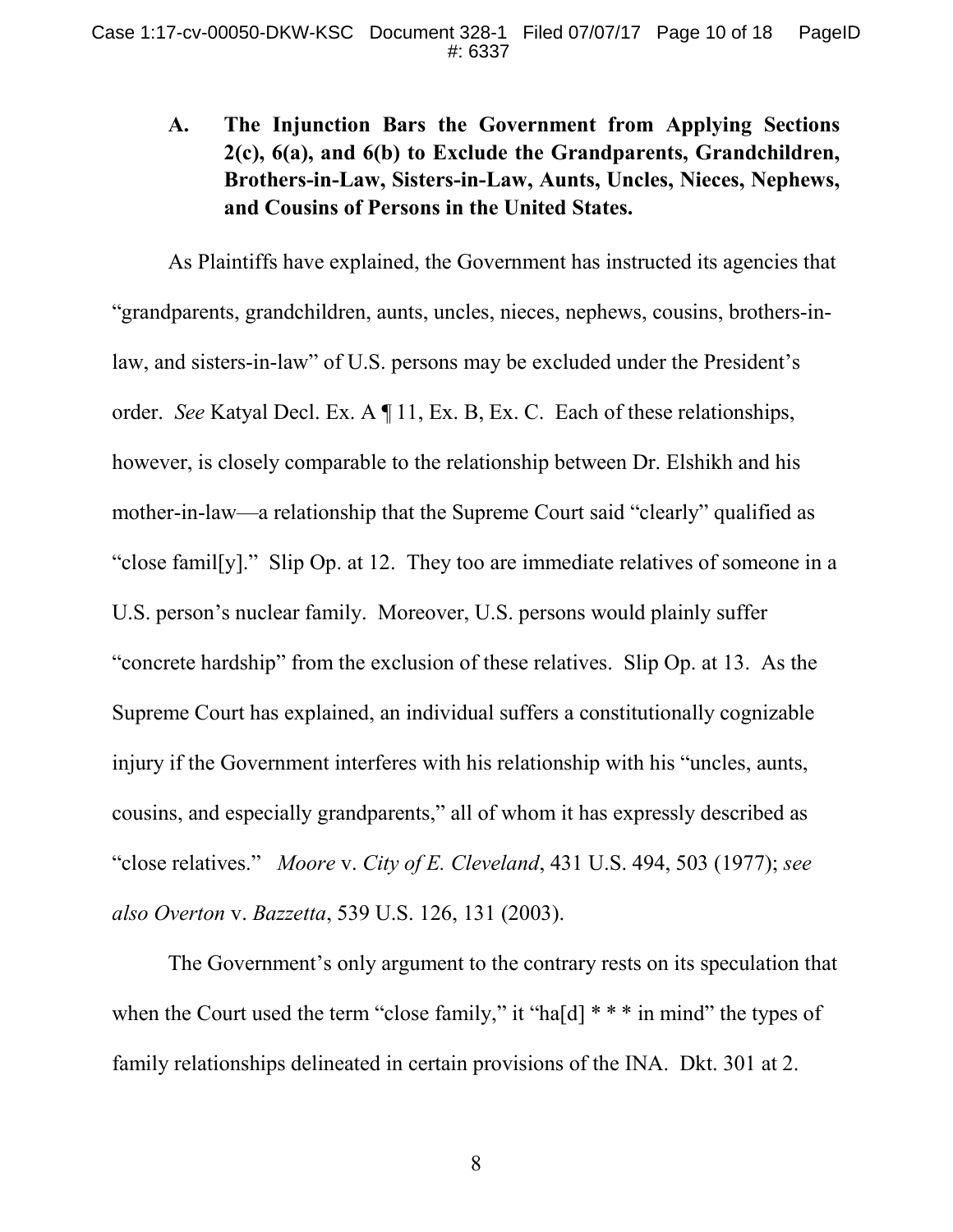But one of the two relationships the Supreme Court said was "clearly" close family—Dr. Elshikh's mother-in-law—is not found in any provision of the immigration laws the Government relies on. *Id.* at 11. The Government attempts to ignore this fatal problem by speculating that when the Court said "mother-inlaw," it really meant "mother," because it was *sub silentio* relying on the fact that Dr. Elshikh's wife is a U.S. citizen. *Id.* Yet the Court never so much as hinted that it was concerned with the burden on Dr. Elshikh's wife; it said the injunction was justified because of "the concrete burdens that would fall on \* \* \* *Dr. Elshikh*"; that the Order may not be enforced against "parties similarly situated to \* \* \* *Dr. Elshikh*"; and that "*Dr. Elshikh's mother-in-law*[] clearly has [a qualifying] relationship." Slip Op. at 10-12 (emphases added).

In any event, the immigration laws recognize and protect the very relationships the Government dismisses as insubstantial. In the Family Sponsor Immigration Act of 2002, for instance, Congress amended the immigration laws to provide that an alien's "close family" could sponsor the alien for admission, and included in that term an alien's "sister-in-law, brother-in-law, grandparent, or grandchild."<sup>1</sup> The immigration laws similarly state that a juvenile alien may be released from immigration detention to the custody of her "aunt, uncle, [or] grandparent," a group of relations the Supreme Court has described as "*close blood*

<sup>&</sup>lt;sup>1</sup> Pub. L. No. 107-150, § 2(a) (codified at 8 U.S.C. § 1183a(f)(5).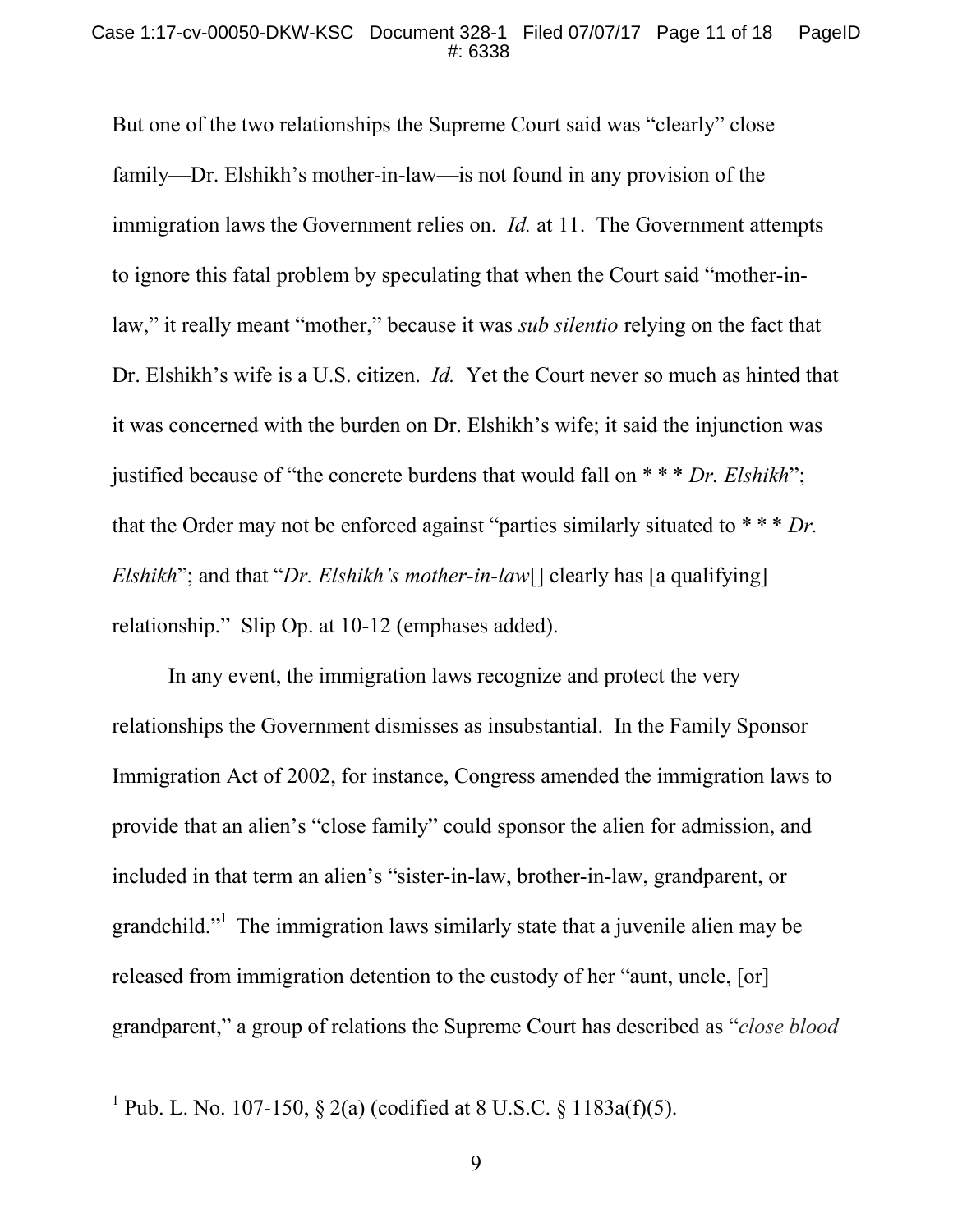*relatives*, whose protective relationship with children our society has also traditionally respected." *Reno* v. *Flores*, 507 U.S. 292, 297, 310 (1993) (emphasis added) (quoting 8 C.F.R. § 242.24 (1992), *recodified at* 8 C.F.R.

§ 236.3(b)(1)(iii)). Other provisions enable an individual to seek admission on behalf of "[g]randchild(ren)" and "[n]iece[s] or nephew[s]"<sup>2</sup>; to apply for asylum if a "grandparent, grandchild, aunt, uncle, niece, or nephew" resides in the United States<sup>3</sup>; to apply for naturalization on behalf of a grandchild<sup>4</sup>; or to qualify as a special immigrant if he is the "grandparent" of a U.S. person.<sup>5</sup> Even if these laws were relevant, then, they would provide only further confirmation that the Court's order extends to the very same "close blood relatives" the Government has excluded. *Reno*, 507 U.S. at 310.

## **B. The Government May Not Exclude Refugees With Formal Assurances And Other Bona Fide Relationships.**

*1. The Injunction Covers Refugees With A Formal Assurance From A U.S. Resettlement Agency.*

The Supreme Court made clear that this Court's injunction continues to apply where a U.S. entity "has a bona fide relationship with a particular" refugee such that the entity "can legitimately claim concrete hardship if that person is excluded." Slip Op. at 13; *see Spokeo Inc.* v. *Robins*, 136 S. Ct. 1540, 1548

<sup>&</sup>lt;sup>2</sup> 81 Fed. Reg. 92,266, 92,280 (Dec. 19, 2016).

<sup>3</sup> 69 Fed. Reg. 69,480, 69,488 (Nov. 29, 2004).

 $48$  U.S.C.  $\S$  1433(a).

 $5 \text{ USA PATRIOT}$  Act of 2001, Pub. L. No. 107-56, § 421(b)(3).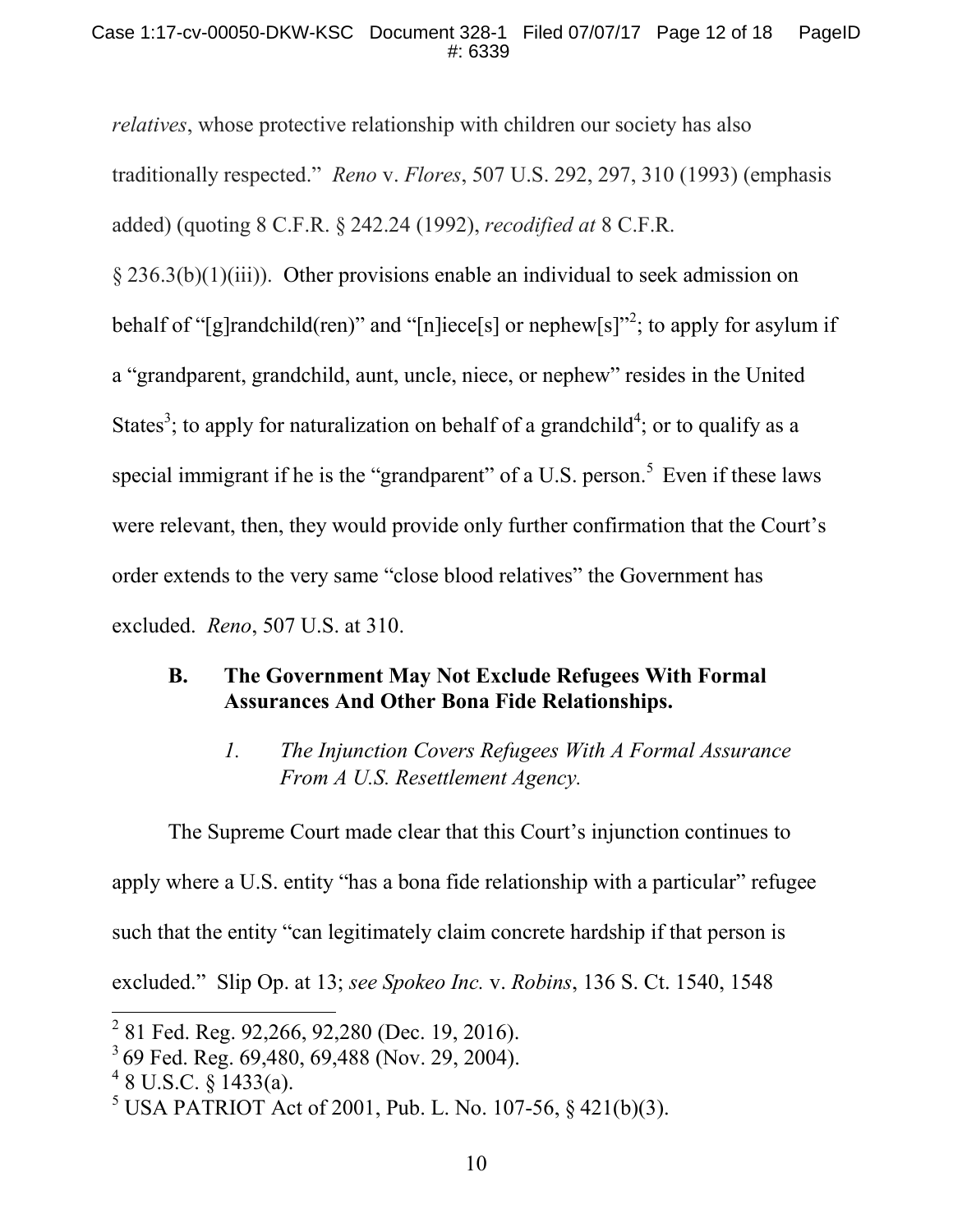(2016). The Government has nonetheless announced that it is applying the ban to refugees that have a formal assurance from a resettlement agency in the United States. Katyal Decl. Ex. B. That is plainly unlawful.

The Government's own submissions in the District Court easily establish both that there is a bona fide relationship between a refugee and the resettlement agency that provides the refugee's formal assurance, and that—as a result of this relationship—the agency will suffer real harm if the refugee is excluded. When a resettlement agency submits an "assurance," it makes a "written commitment \* \* \* to provide, or ensure the provision of" basic services to the "refugee[] named on the assurance form." Katyal Decl. Ex. D, Att. 2, at Page ID # 5694. The same document demonstrates that the resettlement agency must invest extensively in its relationship with the named refugee well before she arrives. The entity must, for example, provide "[p]re-arrival services" for the refugee and take all steps necessary to ensure that, as soon as the refugee gets off the plane, she is "transported to furnished living quarters," receives "ready-to-eat food and seasonal clothing," and has her "basic needs" met for at least thirty days. *Id.* at Page ID ## 5704-5708. And that is only the beginning of the countless tasks that the entity must undertake on behalf of the refugee as soon as it submits the formal assurance. *See* Dkt. 297-1, HIAS & IRAP Amicus Br. at 6-7; Dkt. 297-3, Hetfield Decl.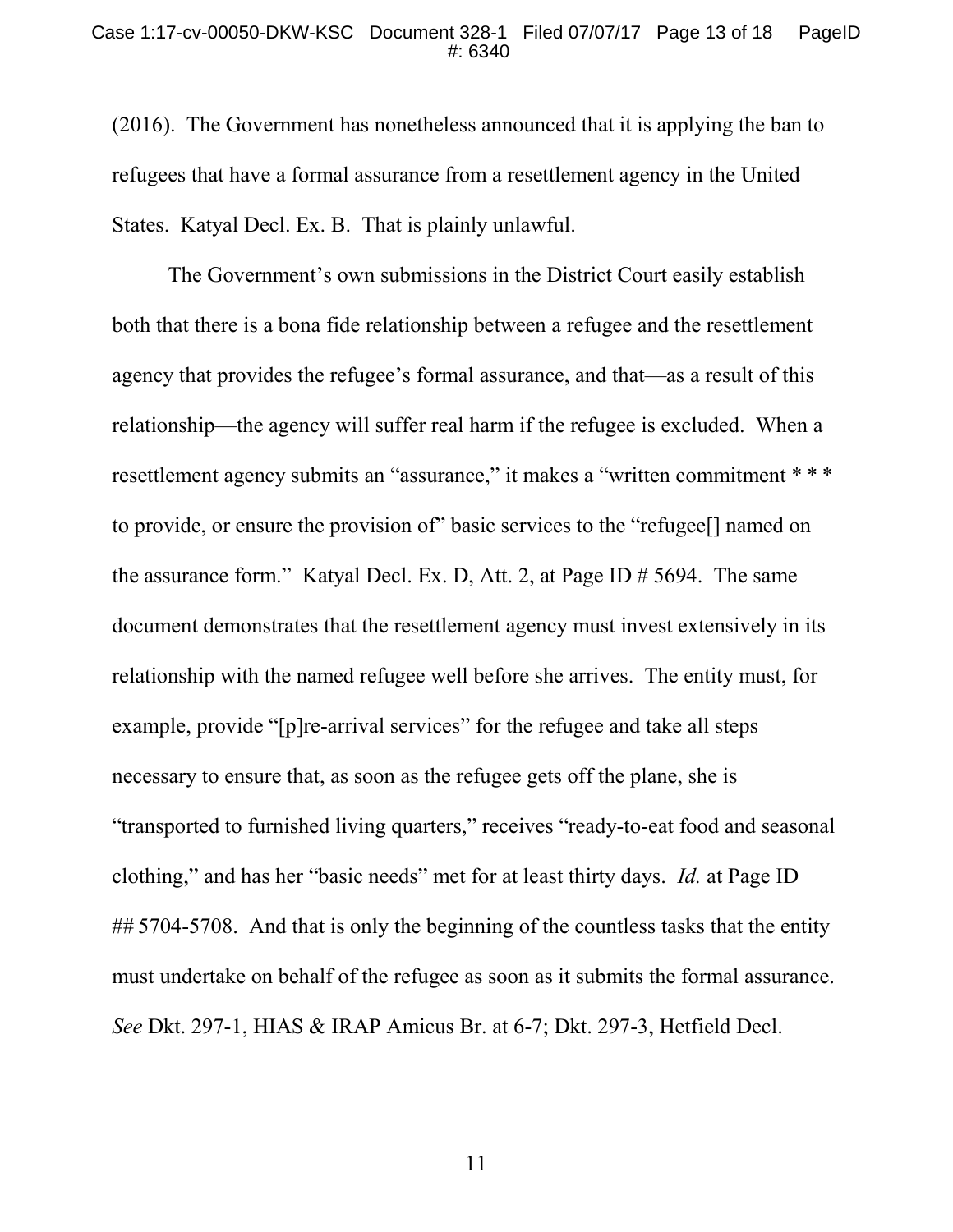#### Case 1:17-cv-00050-DKW-KSC Document 328-1 Filed 07/07/17 Page 14 of 18 PageID #: 6341

When a refugee's travel is blocked, however, all of this planning and preparation is wasted. That is a "concrete hardship" far more severe than the one an entity might experience if an arranged "lecturer" is forbidden admission. Slip Op. at 12; *cf. Vill. of Arlington Heights* v. *Metro Hous. Dev. Corp.*, 429 U.S. 252, 253, 262-63 (1977) (finding agency experienced concrete "economic injury" as a result of expenditures on planning and review).

The Government has attempted to sweep aside this tremendous burden on the ground that a resettlement agency's efforts are simply "resettlement services for which the Government has contracted with [the entity] to provide." Dkt. 301 at 20. But, as the Government requires resettlement agencies to inform newly arrived refugees, "[t]he local resettlement agency *is not a government agency*," Katyal Decl. Ex. D, Att. 2, at Page ID # 5709 (emphasis added), and the agencies receive only "*partial* funding" from the Government "for resettlement services," *id.* ¶ 20 (emphasis added). They are required to provide the Government with a detailed break-down of the *private* resources they have devoted and are prepared to devote to refugee work. *See, e.g.*, *id.* Ex. E, at pp. 80, 83, 86. And even if the agencies did not invest their own resources, the loss of proposed federal funding constitutes a "concrete injury." *Clinton* v. *City of New York*, 524 U.S. 417, 430-431 (1998).

In any event, the Supreme Court in no way suggested that only purely private relationships qualify as "bona fide." The injunction applies to any foreign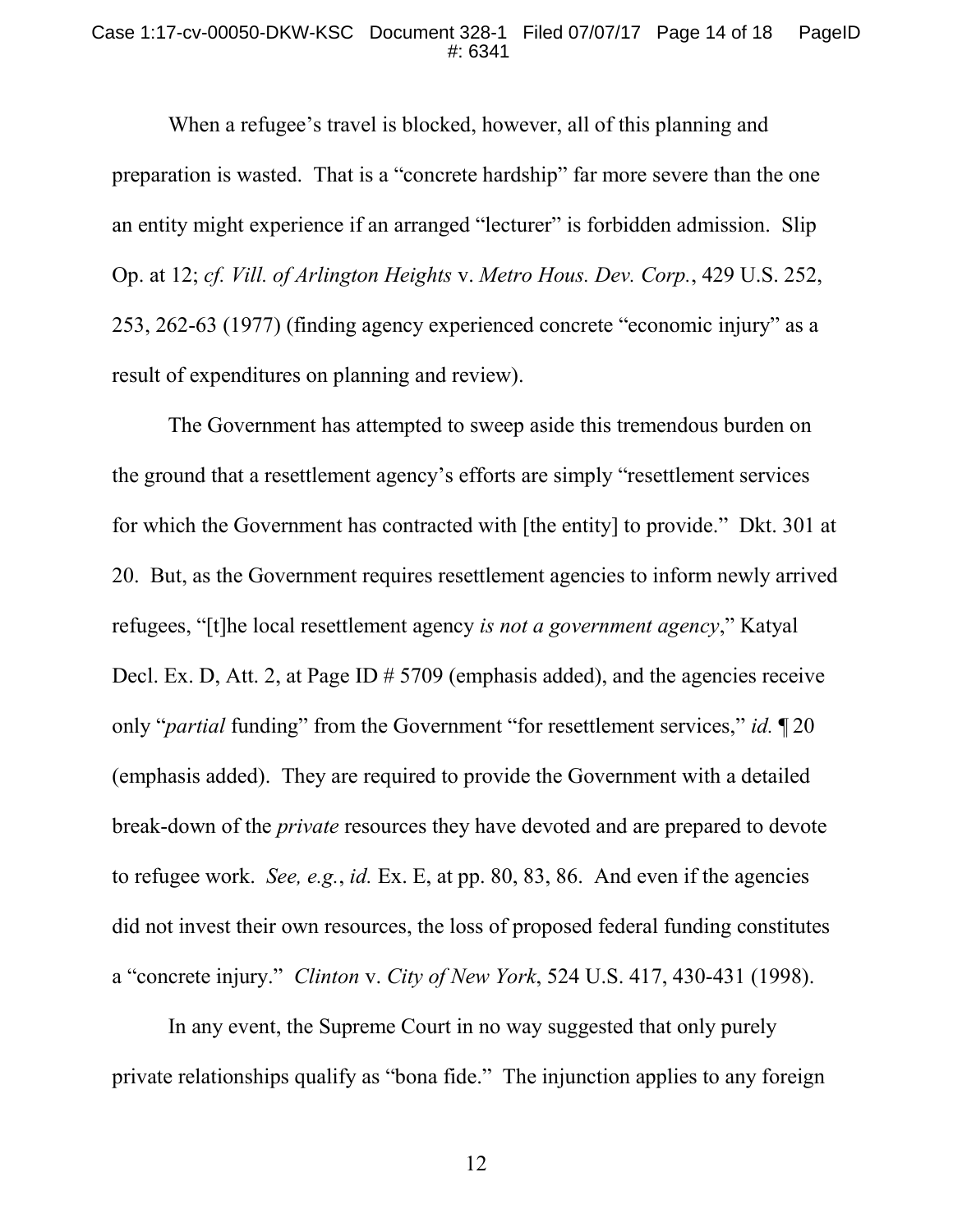national whose relationship with a U.S. entity is "formal, documented, and formed in the ordinary course rather than for the purpose of evading EO-2." Slip Op. at 12. There is no exception for "relationships facilitated by the Government." The fact that a local resettlement agency may not have personally interacted with a refugee is equally irrelevant. The same may easily be true of the relationship between a U.S. entity and an invited lecturer the entity has arranged through an agent, *see* Slip Op. at 12, or a refugee and a son-in-law she has never met.

Moreover, the Ninth Circuit held that Hawaii's harm from the refugee ban flows from the fact that the ban prevents the State from "assisting with refugee resettlement." *Hawaii*, No. 17-15589, slip op. at 24. The Government urged the Supreme Court to reject that holding. Instead, the Supreme Court held that the "facts of these cases" illustrate the kind of relationships that remain covered by the injunction. Thus, at a minimum, the injunction covers refugees with a relationship to a U.S. entity similar to the one between Hawaii and the refugees it intends to resettle—a relationship if anything *more* removed than a resettlement agency's. *See* Katyal Decl. Ex. D  $\P$  23 (explaining that "state and local governments" work with resettlement agencies to "meet the needs of forthcoming refugees").

*2. The Government Is Violating the Injunction on Section 6 In Several Other Important Ways.*

*First,* the Government has asserted that it "has yet to determine" whether aliens who have already booked travel may enter the United States after July 6.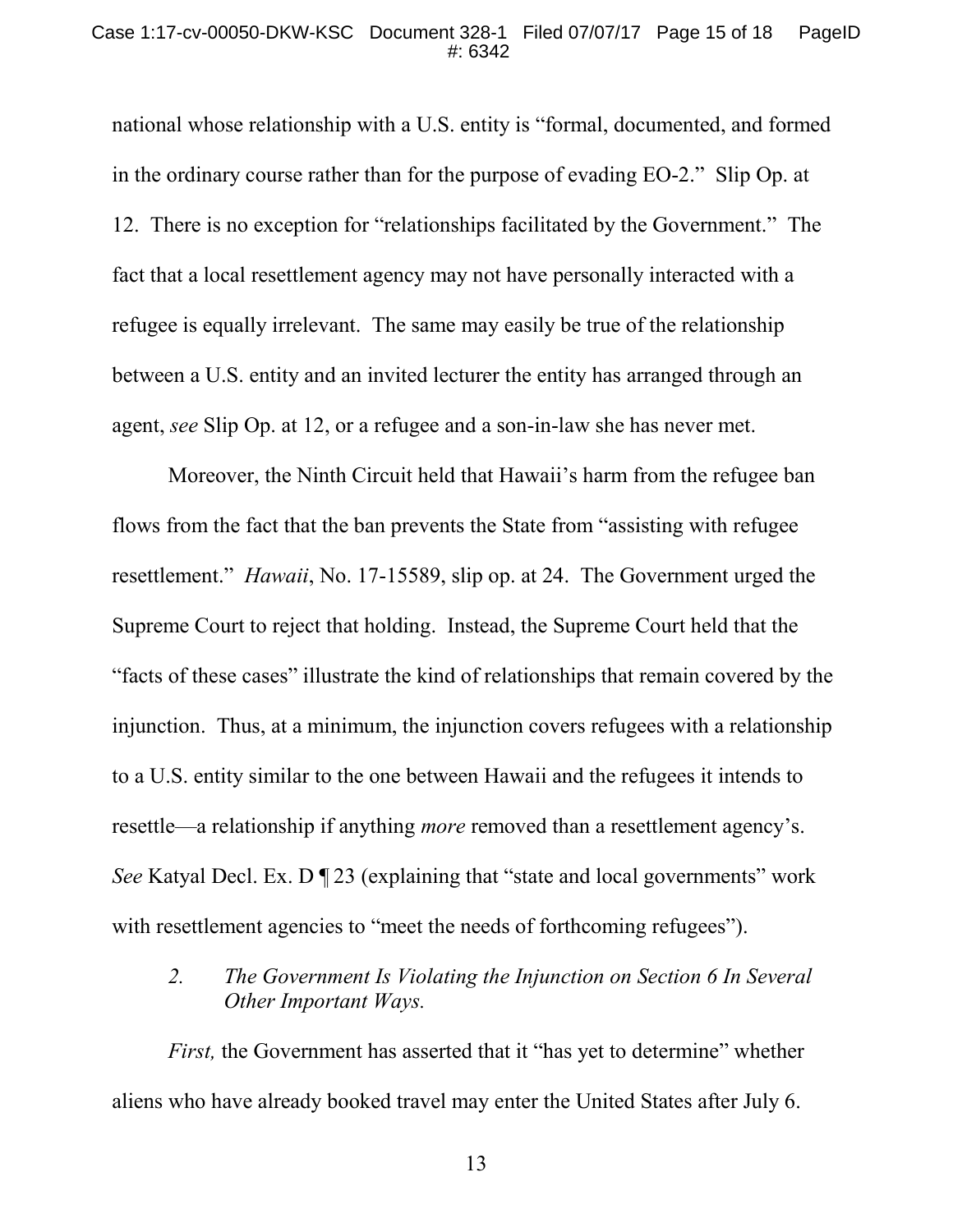Dkt. 301 at 18-19. But refugees who have booked travel necessarily not only have a relationship with a U.S. resettlement agency, but also have a place to live and services lined up for them when they enter the country. They therefore *a fortiori* have the requisite bona fide relationship. *See supra* Part II.B.1.

*Second*, in guidance sent on July 3, the Government stated that it was temporarily halting the process through which refugees obtain the advanced booking notifications necessary for travel, even with respect to refugees "with *\* \* \** the required bona fide relationship to a person or entity" in the United States. Katyal Decl. Ex. F ¶ 11. But the Order "*may not be enforced* against an individual seeking admission as a refugee who can credibly claim a bona fide relationship with a person or entity in the United States." Slip Op. at 13 (emphasis added).

*Third*, while the Government appears to accept that some client relationships with a legal services organization are protected by this Court's injunction, it refuses to say whether all relationships qualify. *See* Dkt. 301 at 20-21. The fact that an alien has a "formal, documented" relationship with a legal services organization that is "formed in the ordinary course," however, is *ipso facto* sufficient under the Court's order. Slip Op. at 12; *see* Dkt. 297-1, HIAS & IRAP Amicus Br. at 5-6.

In its prior briefing, the Government attempted to sidestep each of these issues by asserting that the disputes are unripe. Opp. at 18-19. But the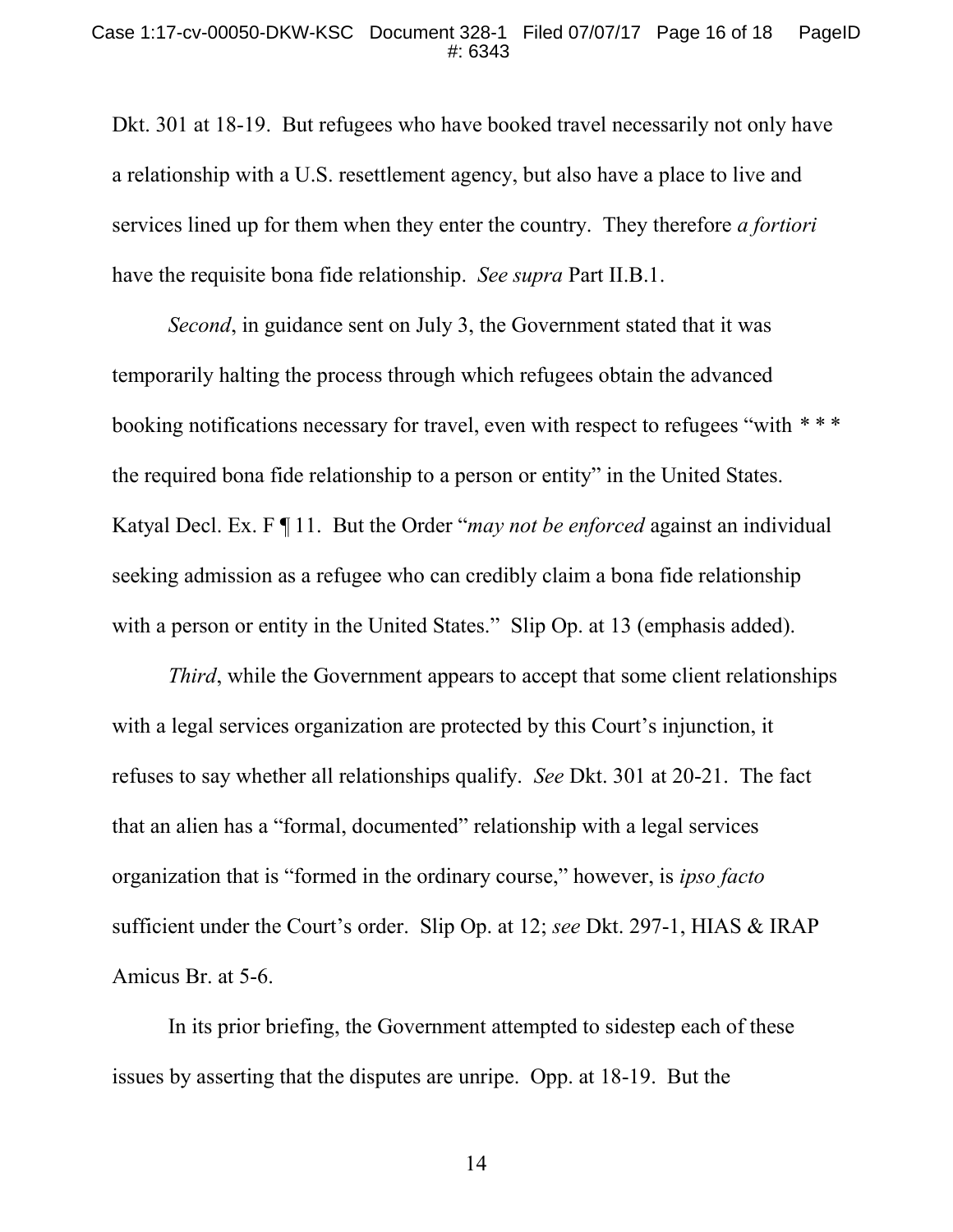Government is already enforcing its Order, and its guidance and equivocations demonstrate that it is doing so unlawfully. An immediate injunction is warranted, particularly because refugee and visa processes are notoriously slow and backlogged. The Government cannot be permitted to continue implementing the ban in a way that drags this process out even further for those that should be protected by this Court's injunction. Nor can the Government be permitted to employ a cumbersome individualized process for applicants that should be categorically exempt from the bans.<sup>6</sup> The time wasted in that process may, for example, unfairly preclude refugees from entering the country before October 1, when President Trump is authorized to set a new refugee cap.

## **CONCLUSION**

For the foregoing reasons, the Court should issue an order either enforcing or modifying its preliminary injunction, in order to reflect the scope of relief requested herein and set forth in the attached Proposed Orders.

DATED: Washington, D.C., July 8, 2017.

<sup>&</sup>lt;sup>6</sup> While the Government has properly recognized that certain categories of foreign nationals seeking entry are categorically exempt from the bans, *see* Opp. at 18-19, it still refuses to acknowledge that three categories of refugee applicants are similarly categorically exempt: "U.S.-affiliated Iraqis" at risk of persecution because of their contributions to the United States' combat mission in Iraq; and participants in the Lautenberg Program and the Central American Minors Program, each of which requires participants to have close family ties with the United States, a relationship with a "designated resettlement agency," or both. *See* Dkt. 297-1, HIAS & IRAP Amicus Br. at 10; https://www.uscis.gov/CAM.